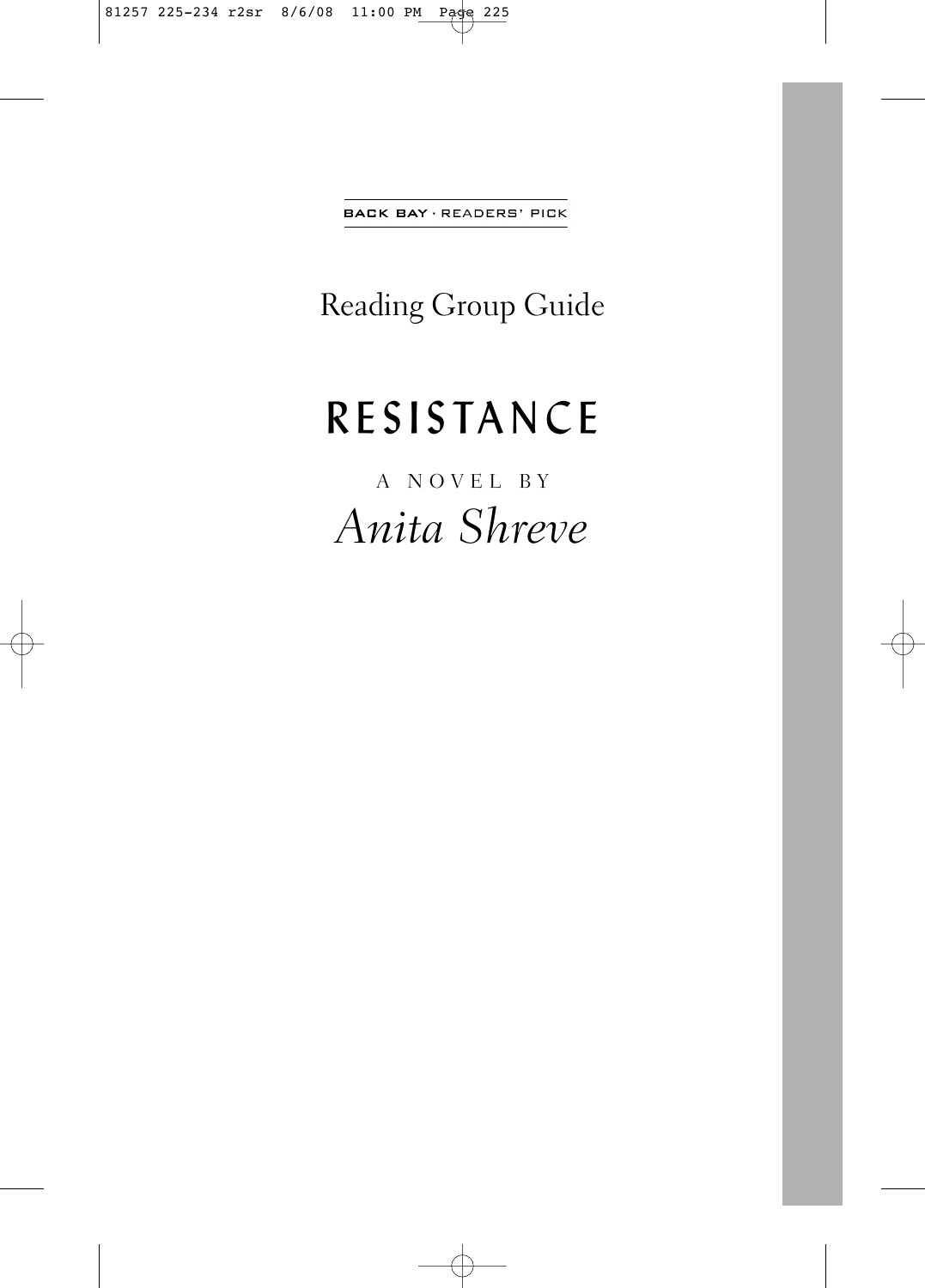# *A Conversation with Anita Shreve*

*How did you get the idea for this novel? The dedication says "For our fathers who flew in the war." Was your own father a flyer?*

*Resistance* is dedicated to all of our fathers who flew in World War II, and there is a reference to "all the things our fathers couldn't tell us" about the war, later in the novel. But the dedication is specific, too. I am dedicating this book not only to my own father, who flew reconnaissance missions over Germany during World War II, but also to William Osborn, who was a B-17 pilot, and on whom this novel is partially based.

William Osborn crash-landed his B-17 in southern Belgium in December 1943. He was hidden by the Belgian resistance for several months and then later captured by the Germans when he was betrayed by a double agent. He spent the remainder of the war in a German prison camp.

William Osborn died in 1979. After his death, two letters, written by the woman who had sheltered Osborn and sent to Osborn's mother, found their way to me. The letters are wrenching to read. Within the polite context of a European woman writing to an American woman to tell her that her son was all right the last time she saw him, there is a second story — enigmatic, barely audible, poignant about a possible relationship between a Belgian resistance worker and an American pilot. It was just the barest of suggestions, that hint, that was the wellspring of this novel.

*Many of your novels have been set in the present. Did the World War II setting of this novel offer you any new challenges or opportunities? What kind of research did you do for the novel?*

In August of 1993, I traveled to a small village in the south of Belgium to attend the dedication of a monument erected to the memory of the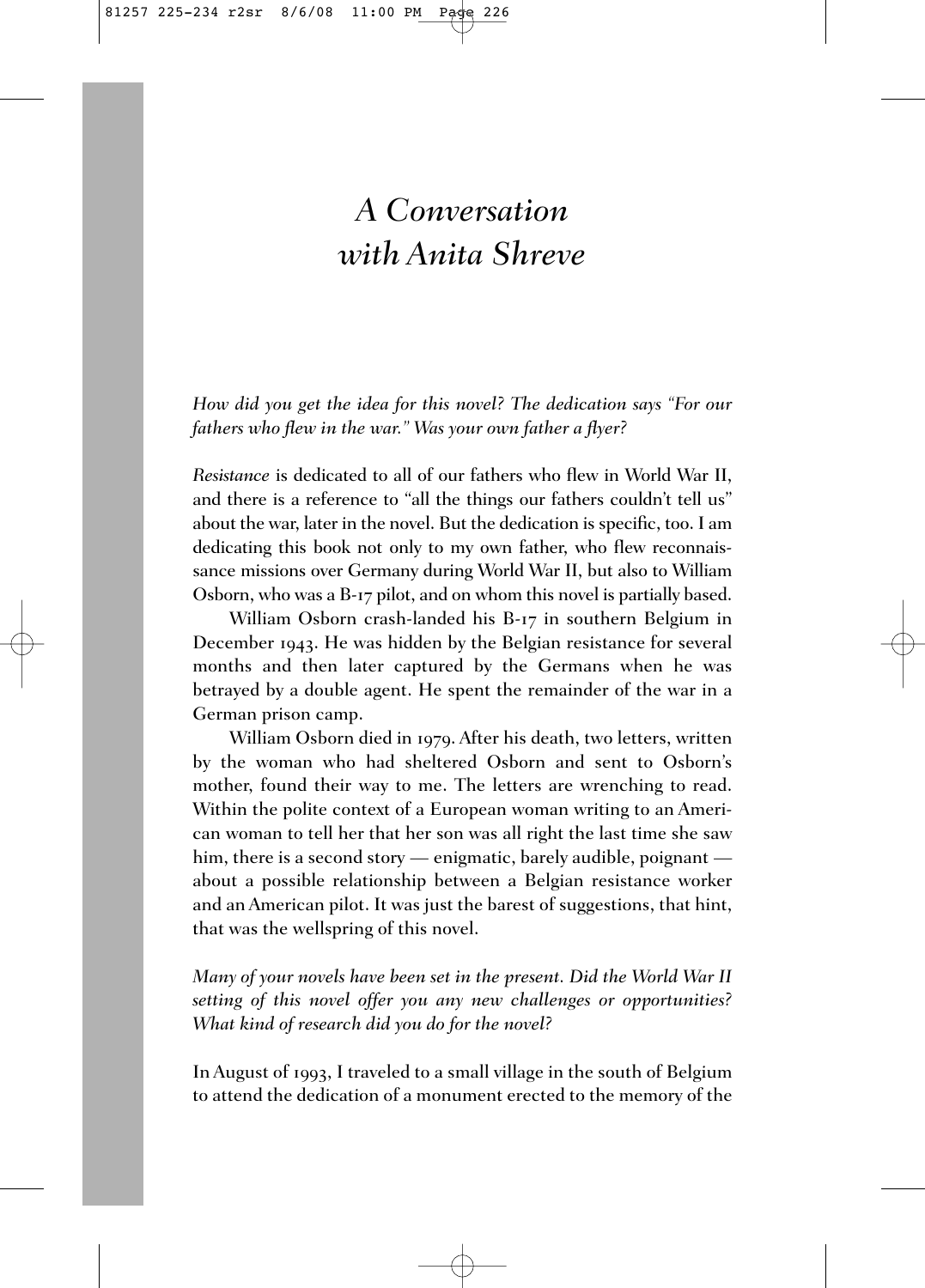## Reading Group Guide • 3

B-17 that had fallen into their area in December 1943. The B-17 was William Osborn's plane. The dedication was moving, particularly the outpouring of gratitude toward the Americans who had come so far to fight for Belgium, and so many of whom died in Europe. During my visit in the south of Belgium, I met a number of people who had lived there through the war and one man, in particular, who had written several monographs not only on the crash of the B-17, but also on the role of the Maquis in southern Belgium during the war. I can barely speak French, and he could not speak any English, but somehow, between us, we were able to communicate. Back in this country, I painstakingly translated his monographs (my written French is hardly better than my spoken). Several episodes in the book are based on real occurrences: the shooting of the German guards, the terrible reprisals in the village.

Writing *Resistance* was challenging in that I had to imagine myself in that particular country in that particular period. I had help from a Belgian woman who sought answers to many of my questions about Belgium by enlisting the aid of her relatives back home, several of whom had lived through World War II. I don't know what her phone bill was, but I imagine it was significant.

Actually, the most difficult research had to do with the scenes of flying and crashing a B-17. It seemed an act of enormous hubris to put myself behind the controls of a wounded B-17. Often I just had to close my eyes and jump.

After I'd finished "jumping," I sent the flying sequences to John Rising, Chief Pilot of the Collings Foundation — a group that restores B-17s and flies them to air shows around the country. I remember the day that he called to tell that, apart from one or two details, I had got the flying portions "right" as one of the most satisfying experiences of the whole process of bringing *Resistance* to creation. I think this pleasure had a lot to do with having once been a journalist. Even when I'm writing fiction, if there are historical or factual details, I have the sense that somewhere there will be a factchecker I have to answer to.

*Resistance*, however, is not a historical novel in the way we classically think of them. World War II is the canvas, but the heart of the story is the love affair between Claire Daussois and Lieutenant Ted Brice.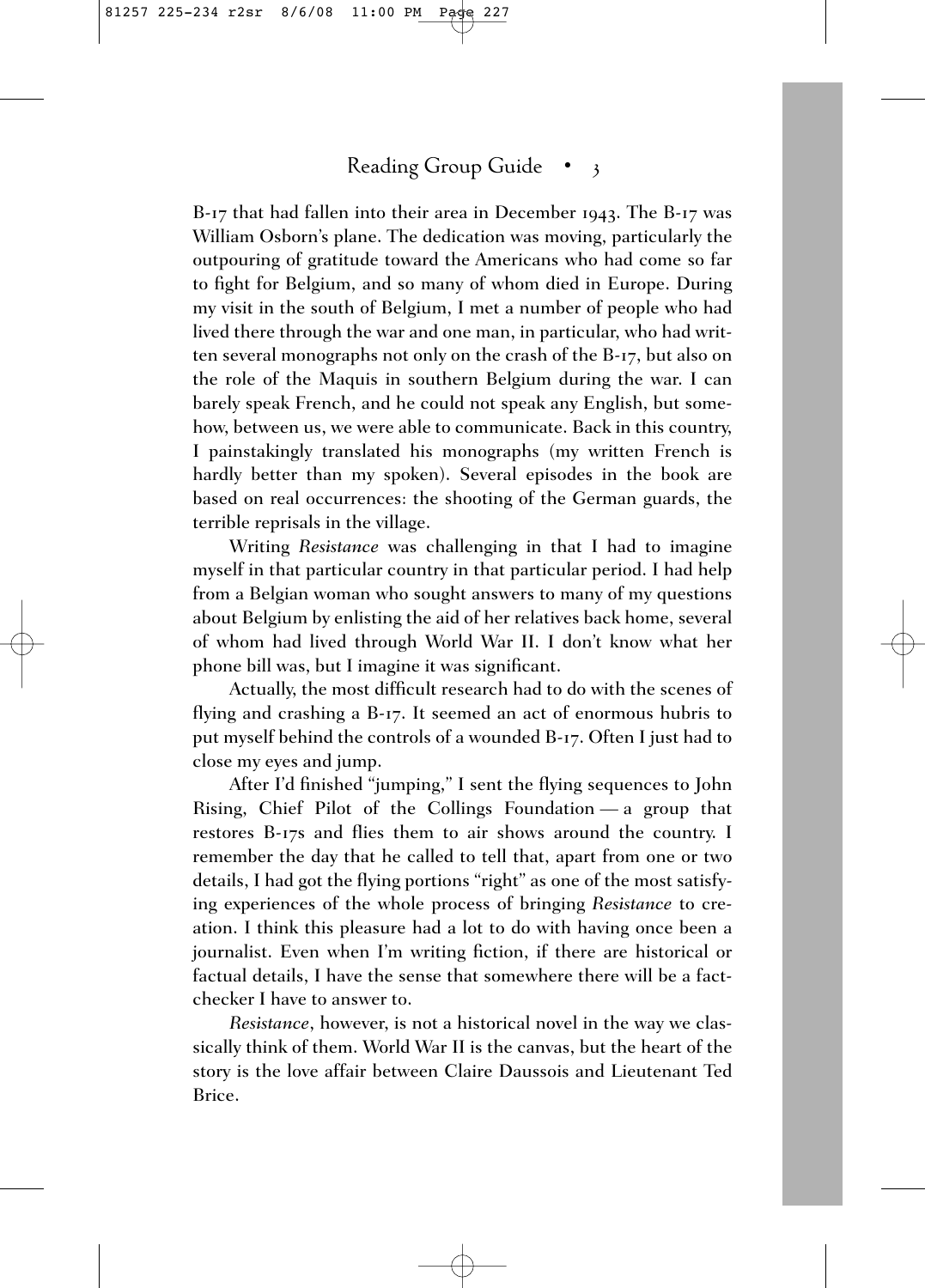### 4 • Reading Group Guide

*Many of the resistance fighters in this book are women. Is this typical? Historically, did women have a strong role in the resistance?*

Yes, they did — in many ways — and *Resistance* highlights two of them. Young women, even teenage girls, were recruited by the resistance movement because they were able to get away with so much. Most of them worked as couriers, carrying leaflets or even grenades, under the seemingly innocent groceries in the panniers of their bicycles. When stopped by sentries, young women had the best chance of bluffing or charming the sentries into letting them go. Able young men who were moving about with parcels were always suspect and much more likely to be subjected to an interrogation.

Other women also played a key role in the resistance movement, not only by hiding refugees in secret places in their homes, but also by helping to supply food for the growing army of refugees who had no ration books of their own. No small task. These women begged, borrowed, stole, and traded in the black market — all at considerable risk to themselves.

#### *How do the themes, situations, and characters in* Resistance *relate to those in your previous fiction?*

Of course, I think that all of the novels are quite different. But there are aspects of each that doubtless point to preoccupations of mind as a writer. Unfashionably, I believe in story. Well, "believe" is perhaps too strong; it's more that I *want* a story — not only in the books I read, but also in my own work. Now that I think of it, I'm a bit obsessed with story, and it's probably an addiction. If I haven't had some form of "story" in the evening — a novel or a movie (even a made-for-TV movie), I can't go to sleep.

I think that in my novels I try to tell a catastrophic story in an uncatastrophic manner. The tension between the event and the words and sentences used to tell about that event is what interests me as a writer. As I write, I have a sense of quiet all around me. I think that one of the most masterful examples of a catastrophic story told quietly is *Ethan Frome*. I keep trying to achieve *Ethan Frome* in all the novels I write, and since I am never likely even to come close to that ideal, I probably have a long future as a writer ahead of me.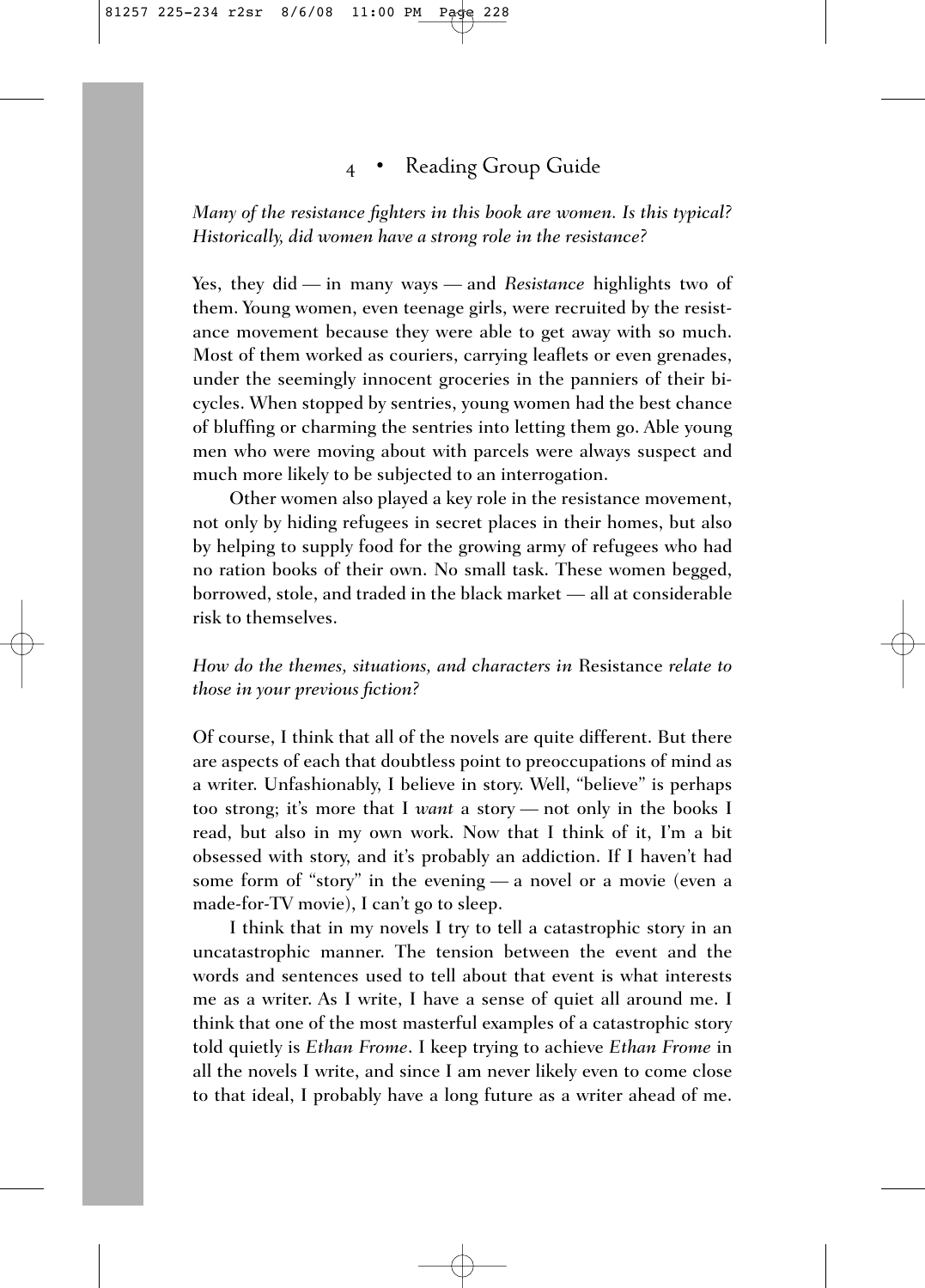# *Reading Group Questions and Topics for Discussion*

- 1. *Resistance* captures the life of a community under brutal foreign occupation. Some people actively resist; many others sympathize with the resistance; and others cooperate with the occupiers. Discuss the various reactions of some of the key characters. Does this extreme experience reveal each person's true character? Or does it transform them in some ways?
- 2. Claire observes "It was odd . . . how perfectly ordinary people, people who might not have amounted to much, people one hadn't even noticed or liked, had been transformed by the war" (page 79). What does she witness in her colleagues? How has she herself changed, if at all?
- 3. The young boy, Jean, takes a huge risk when he tries to search for and rescue a wounded soldier. He even goes as far as withholding information from his father, who is a collaborator. Why does he take it upon himself to help save the American?
- 4. Jean and Ted have very little direct contact, yet they somehow forge a strong connection in their brief acquaintance. How does each influence the other? Describe their relationship.
- 5. When the Gestapo gathers the prisoners for their punishment, why does Jean record the names of the captured villagers? How does this relate to his future role in the fiftieth anniversary?
- 6. Claire always knows the beginning of the refugees' stories but never their endings. How does Ted's arrival change these circumstances?
- 7. As their love for each other grows, Ted and Claire are faced with a choice: to ignore their desires or give in to them. Discuss their decision. Was it morally justifiable? How do they cope with their choice?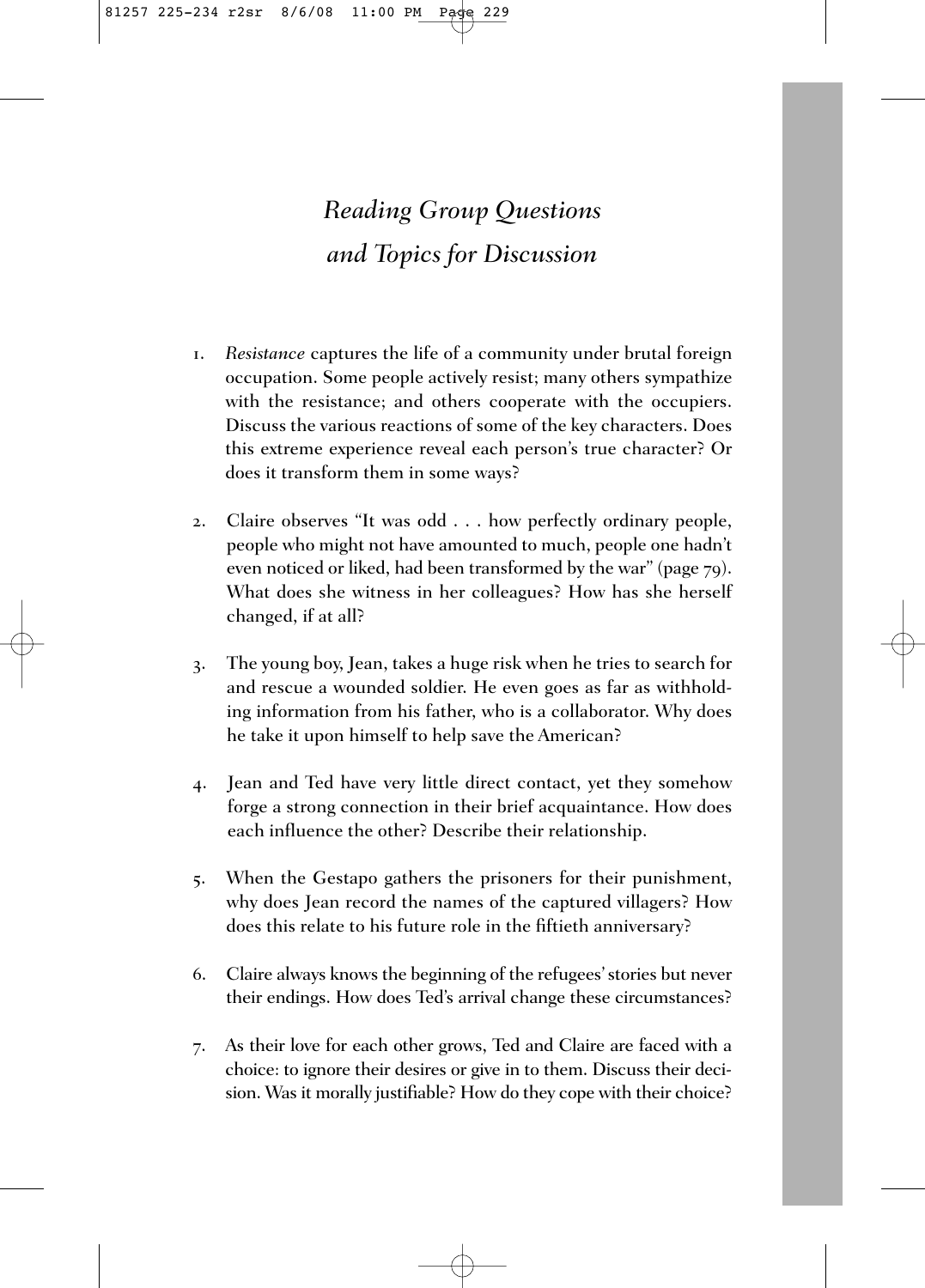### 6 • Reading Group Guide

- 8. Lieutenant Ted Brice is one of the best fighter pilots. Yet he doesn't expect to fly another plane after the war. In fact, he refers to flying as "a kind of engineering job." Why does he use that particular analogy? What does he envision to be the war's effect on flying?
- 9. The impersonality of the war plays an unmistakable role in the story. Ted notes that before being shot down, "he had not truly understood the ugliness that was at the core of this war" (page 149). What does Ted learn from his experiences in the war? How do his views change in the course of the book?
- 10. Ted relates to Claire a training scenario in which a jeep carrying a flight crew and a bus full of schoolchildren are headed for a collision on a one-lane road; one or the other must crash off a cliff. Her response is revealing. Analyze Claire's reasoning.
- 11. Ted and Claire know that in times of war the threat of betrayal can come from all sides and in any form. Yet they manage to work around the risk for some time. Had they met in different circumstances, do you think Ted and Claire would have had the same emotions for each other?
- 12. Languages play a key role in this novel. How does language help or hinder the course of events?
- 13. At the novel's end, we jump ahead to 1993, the fiftieth anniversary and the contemporary meeting of Ted's son and Claire. What does this framing story add to the novel? Was the conclusion satisfying?
- 14. Do you think Ted should have returned to Belgium after the war? Why does he choose not to find Claire?
- 15. Why do you think the author chose to call this novel *Resistance?* Does the title work on more than one level?